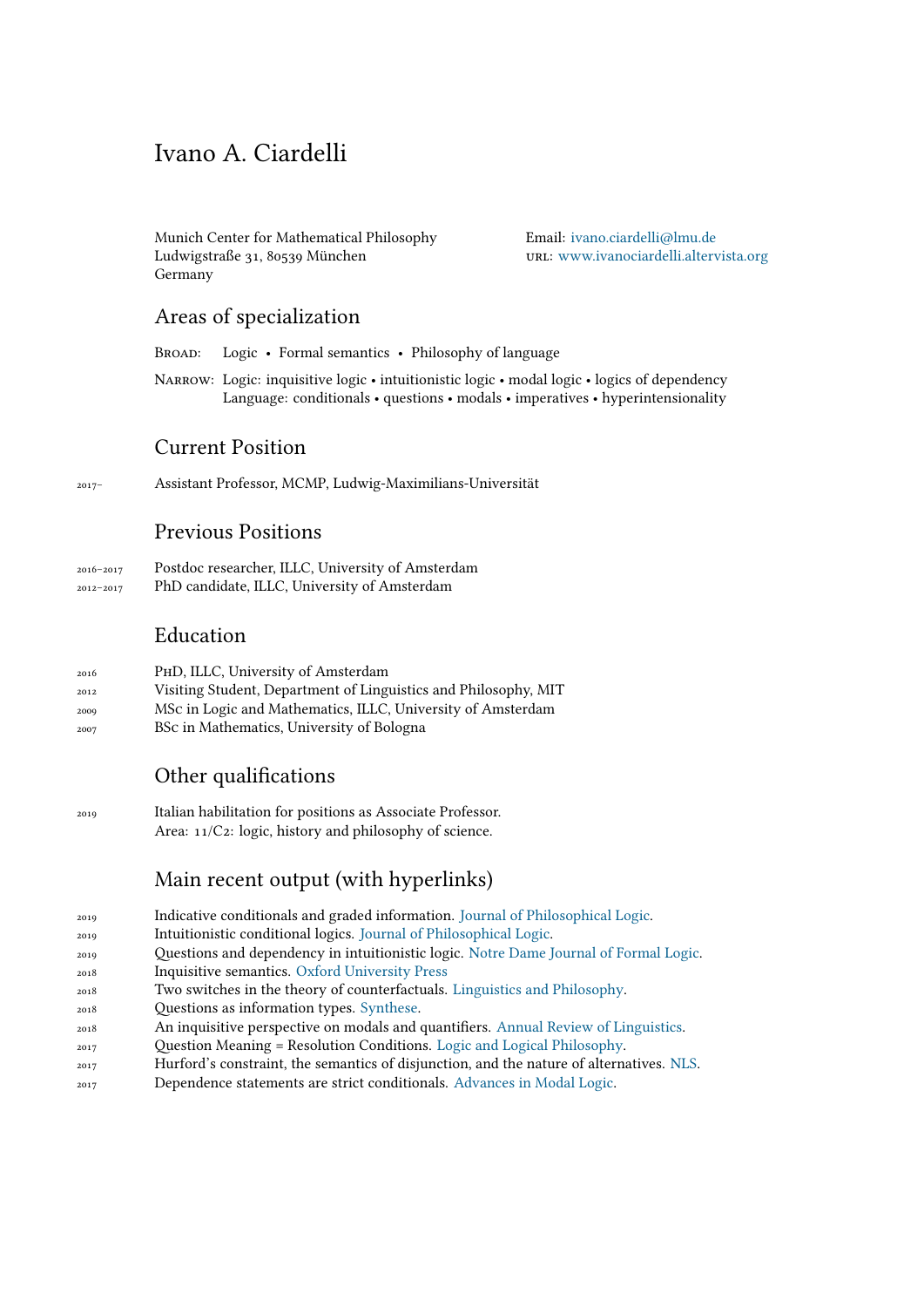# Academic visits

|             | 2018, October Department of Language and Literature, NTNU. Invited and sponsored by Prof. Giosuè Baggio. |
|-------------|----------------------------------------------------------------------------------------------------------|
| 2016, May   | Department of Linguistics, NYU. Invited and sponsored by Prof. Lucas Champollion.                        |
| 2016, April | Department of Mathematics, TU Darmstadt. Invited and sponsored by Prof. Martin Otto.                     |
| 2014, July  | Department of Linguistics, NYU. Invited and sponsored by Prof. Kit Fine.                                 |

# Complete list of publications

### Journal articles

| 2020 | I. Ciardelli, R. Iemhoff, F. Yang, Questions and Dependency in Intuitionistic Logic. Notre Dame                            |
|------|----------------------------------------------------------------------------------------------------------------------------|
|      | Journal of Formal Logic.                                                                                                   |
| 2019 | I. Ciardelli, Indicative conditionals and graded information. Journal of Philosophical Logic.                              |
| 2019 | I. Ciardelli and X. Liu, Intuitionistic conditional logics. Journal of Philosophical Logic.                                |
| 2018 | I. Ciardelli, Questions as Information Types. Synthese.                                                                    |
| 2018 | I. Ciardelli, L. Zhang, and L. Champollion. Two switches in the theory of counterfactuals. Linguis-                        |
|      | tics and Philosophy.                                                                                                       |
| 2018 | I. Ciardelli and F. Roelofsen, An inquisitive perspective on modals and quantifiers. Annual Review                         |
|      | of Linguistics.                                                                                                            |
| 2017 | I. Ciardelli, Question Meaning = Resolution Conditions. Logic and Logical Philosophy.                                      |
| 2017 | I. Ciardelli and F. Roelofsen, Hurford's constraint, the semantics of disjunction, and the nature of                       |
|      | alternatives. Natural Language Semantics.                                                                                  |
| 2016 | I. Ciardelli, F. Roelofsen, and N. Theiler, Composing Alternatives. Linguistics and Philosophy.                            |
| 2015 | I. Ciardelli and F. Roelofsen, Inquisitive Dynamic Epistemic Logic. Synthese.                                              |
| 2015 | I. Ciardelli, J. Groenendijk and F. Roelofsen, On the semantics and logic of declaratives and inter-                       |
|      | rogatives. Synthese.                                                                                                       |
| 2013 | I. Ciardelli, J. Groenendijk and F. Roelofsen, Inquisitive semantics: a new notion of meaning. Lan-                        |
|      | guage and Linguistics Compass.                                                                                             |
| 2011 | I. Ciardelli and F. Roelofsen, Inquisitive logic. Journal of Philosophical Logic.                                          |
|      |                                                                                                                            |
|      | <b>BOOKS</b>                                                                                                               |
| 2018 | I. Ciardelli, J. Groenendijk, F. Roelofsen, Inquisitive Semantics. Oxford University Press.                                |
|      |                                                                                                                            |
|      | <b>BOOK CHAPTERS</b>                                                                                                       |
| 2016 | I. Ciardelli, Dependency as Question Entailment. In Dependence Logic: theory and applications,                             |
|      | S. Abramsky, J. Kontinen, J. Väänänen and H. Vollmer, eds, pages 129-181, Springer.                                        |
| 2014 | I. Ciardelli, J. Groenendijk, and F. Roelofsen, Information, issues, and attention.                                        |
|      | Approaches to meaning: composition, values, and interpretation, D. Gutzmann, J. Köpping and Cecile                         |
|      | Meier editors, Current Research in the Semantics Pragmatics-Interface (CRiSPI) 32, Leiden.                                 |
| 2013 | M. Aloni and I. Ciardelli, A logical account of free choice imperatives.                                                   |
|      | The dynamic, inquisitive, and visionary life of $\phi$ , ? $\phi$ , and $\phi\phi$ : a festschrift for Jeroen Groenendijk, |
|      | Martin Stokhof, and Frank Veltman, M. Aloni, M. Franke, and F. Roelofsen, editors, pages 1-17.                             |
|      |                                                                                                                            |

## Conference proceedings

- <sup>2019</sup> I. Ciardelli, Attitude Semantics. Amsterdam Colloquium.
- <sup>2019</sup> I. Ciardelli and F. Barbero, Undefinability in inquisitive logic with tensor. LoRI 8.
- <sup>2019</sup> I. Ciardelli and X. Liu, Minimal-change counterfactuals in intuitionistic logic. LoRI 8.
- <sup>2019</sup> G. Grilletti and I. Ciardelli, An Ehrenfeucht-Fraïssé game for inquisitive first-order logic. TbILLC12.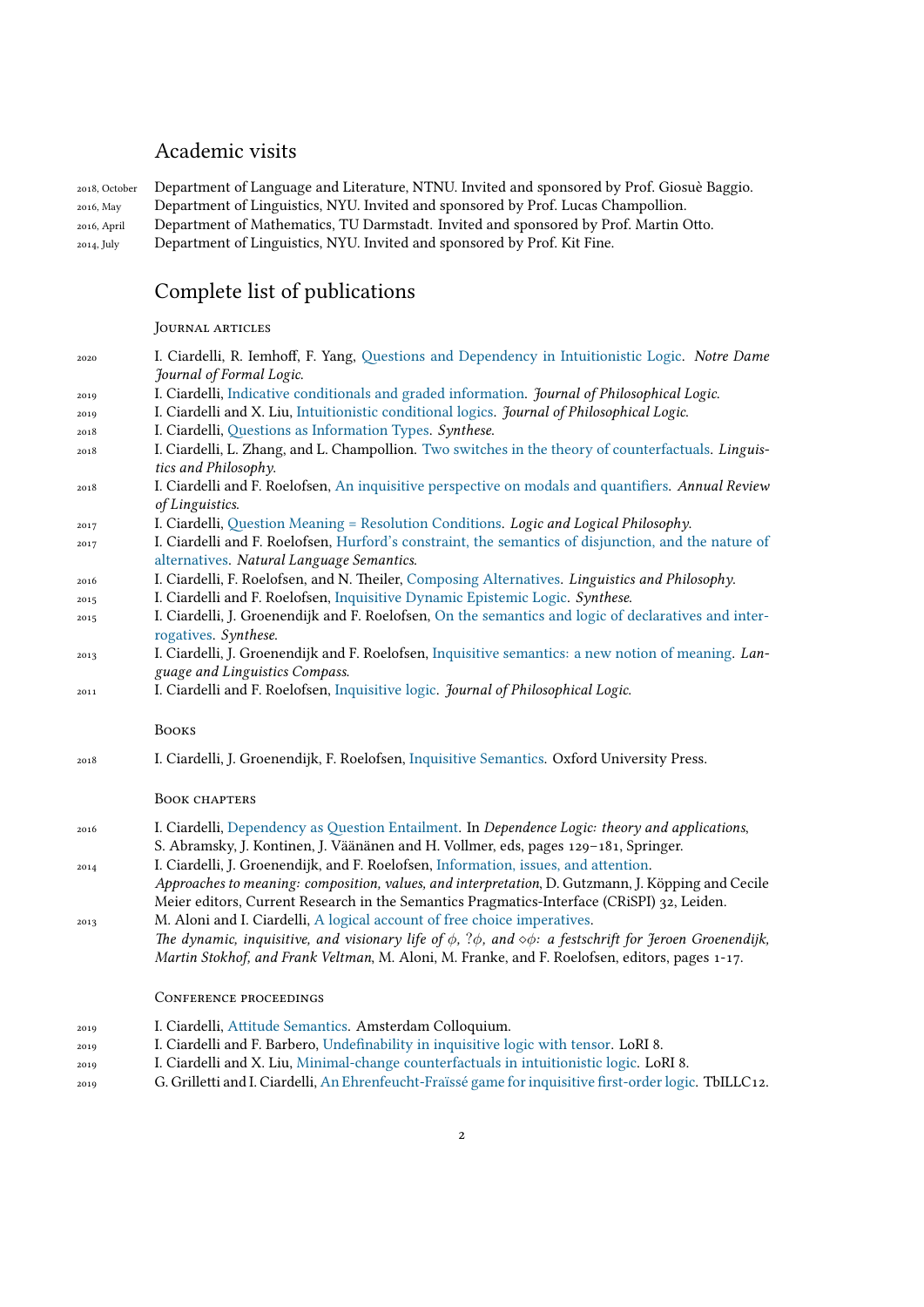- I. Ciardelli, Dependence statements are strict conditionals. AiML 12.
- I. Ciardelli and M. Otto, Bisimulation in Inquisitive Modal Logic. TARK 16.
- I. Ciardelli, The dynamic logic of stating and asking: A study of inquisitive dynamic modalities. LoRI 7.
- I. Ciardelli, L. Coppock, and F. Roelofsen, Implicatures of modified numerals: quality or quantity? *Sinn und Bedeutung 21*.
- I. Ciardelli, Lifting conditionals to inquisitive semantics. SALT 26.
- L. Champollion, I. Ciardelli, and L. Zhang, Breaking de Morgan's law in counterfactual antecedents. SALT 26.
- I. Ciardelli and F. Roelofsen, Alternatives in Montague Grammar. *Sinn und Bedeutung* 19.
- I. Ciardelli, Modalities in the realm of questions: axiomatizing inquisitive epistemic logic. AiML 10.
- I. Ciardelli, Interrogative dependencies and the constructive content of inquisitive proofs. WoLLIC.
- I. Ciardelli, J. Groenendijk and F. Roelofsen, Towards a logic of information exchange. TbiLLC 9.
- I. Ciardelli, A first-order inquisitive semantics. Amsterdam Colloquium 17.
- I. Ciardelli, J. Groenendijk, and F. Roelofsen. Attention! Might in Inquisitive Semantics. SALT 19.
- I. Ciardelli, I. Cornelisse, J. Groenendijk and F. Roelofsen, Computing Compliance. LoRI 2.
- I. Ciardelli  $\mathcal{O}$  F. Roelofsen, Generalized Inquisitive Logic: completeness via intuitionistic Kripke models. TARK 12.

#### OTHER

- I. Ciardelli, Questions in Logic. PhD dissertation, University of Amsterdam.
- I. Ciardelli, Inquisitive semantics and intermediate logics. MSc thesis, University of Amsterdam.

## Presentations

#### Keynote talks

- Asking and Answering conference, Greifswald.
- [Workshop on Logics of Dependence and Independence,](http://www.math.helsinki.fi/logic/LoDE2020/) Utrecht (moved to online due to covid).
- [Logic and Engineering of Natural Language Semantics](http://www.is.ocha.ac.jp/~bekki/lenls/lenls14/index.html) (LENLS), Tokyo.
- [Poznań Reasoning Week,](https://poznanreasoningweek.wordpress.com/previous/poznan-reasoning-week-2016/prw-2016-events/questpro-2016/) Adam Mickiewicz University, Poznań.
- Conference on the Mathematical Foundations of Informatics, Chisinau, Moldova.

Invited talks at workshops and regular seminars

- Colloquium, ILLC, University of Amsterdam.
- Colloquium, Department of Philosophy, University of Stockholm.
- Colloquium, Department of Philosophy, University of Prague.
- $_{2017}$  Inquisitiveness below and beyond the sentence boundary 2, Amsterdam.
- Inquisitiveness below and beyond the sentence boundary 1, Broek in Waterland.
- Imperatives: worlds and beyond. University of Hamburg.
- Colloquium, Department of Mathematics, TU Darmstadt.
- Logics for Dependence and Independence, Schlöss Dagstuhl.
- Workshop on Dependence Logic, Royal Dutch Academy of Sciences, Amsterdam.
- Colloquium, Department of Philosophy, University of Tilburg.
- Colloquium, Department of Values, Technology, and Innovation, TU Delft.
- PIIA seminar, Department of Philosophy, University of Utrecht.
- Workshop on inquisitive logic and dependence logic, Amsterdam.
- Workshop on inquisitive semantics and inferential erotetic logic, Poznań.
- Colloquium, Department of Linguistics, New York University.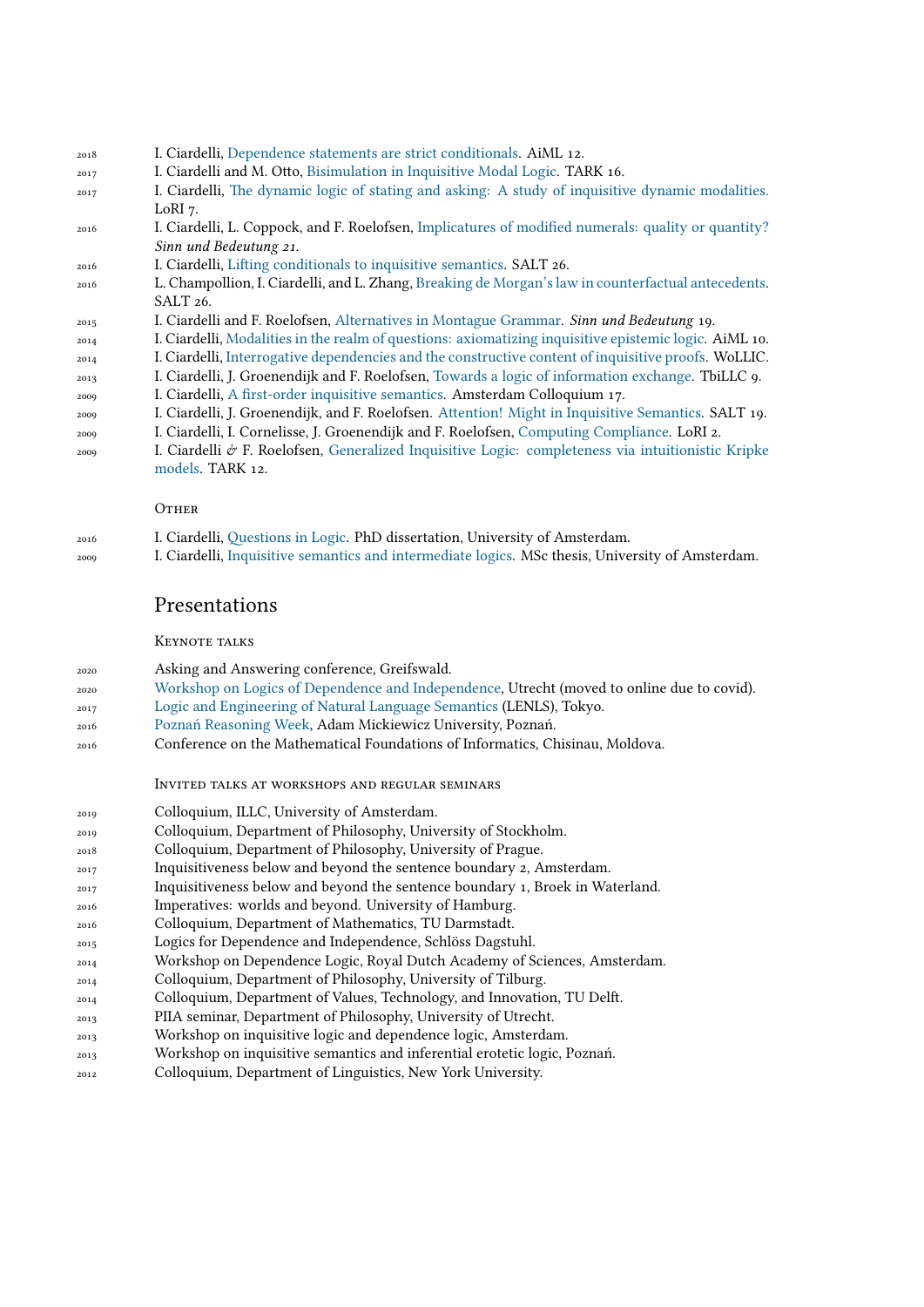- Colloquium, Department of Philosophy, Università di Bologna.
- IMI seminar, IHPST, Paris.
- SELP seminar, Department of Philosophy, Università di Milano.

### CONTRIBUTED TALKS

- Logic, Rationality and Interaction (LORI), Chongqing.
- Semantics and philosophy in Europe, Warsaw.
- Workshop on Assertion and Proof, Lecce.
- Advances in Modal Logic, Bern.
- Logica, Hejnice.
- Logic, Rationality and Interaction (LoRI), Sapporo.
- Theoretical Aspects of Rationality and Knowledge (TARK), Liverpool.
- Philosophy meets Linguistics workshop, Zürich.
- Semantics and Linguistic Theory (SALT), Austin.
- Sinn und Bedeutung, Göttingen.
- Worskshop on Logic, Language, Information and Computation (WoLLIC), Valparaíso.
- Worskshop on Epistemic Logic for Individual, Social, and Interactive Epistemology, Tübingen.
- Advances in Modal Logic (AiML), Groningen.
- European Epistemology Network Meeting, Madrid.
- Semantics and Philosophy in Europe 7, Berlin.
- Questions in Discourse Workshop, Stuttgart.
- Questions in Discourse Workshop, Amsterdam.
- Trends in Logic conference, Bochum.
- Workshop of the ANR group LOCI, ENS, Paris.
- Workshop on the Interrogative Model of Inquiry, IHPST, Paris.
- Topology, Algebra and Categories in Logic (TACL), Marseille.
- Amsterdam Colloquium, Amsterdam.
- Theoretical Aspects of Rationality and Knowledge (TARK), Stanford.

# Teaching

## **AWARDS**

- 
- Prize for good teaching, awarded by the LMU philosophy student council. Category: best seminar. Third prize. Voted by all the students of the philosophy faculty.

## **LECTURER**

| 2018, 2020 | Questions and dependency in logic, MA in Logic and Philosophy of Science, LMU.                             |
|------------|------------------------------------------------------------------------------------------------------------|
| 2018-2020  | Introduction to computability theory, MA in Logic and Philosophy of Science, LMU.                          |
| 2018, 2020 | Introduction to Natural Language Semantics, MA in Logic and Philosophy of Science, LMU.                    |
| 2017-2019  | Intuitionistic Logic, MA in Logic and Philosophy of Science, LMU.                                          |
| 2017, 2019 | Conditionals: between language and reasoning, MA in Logic and Philosophy of Science, LMU.                  |
| 2018       | Inquisitive semantics: theory and applications, Norwegian Graduate School in Linguistics.                  |
| 2017       | Intuitionistic Logic, MSc in Logic, University of Amsterdam.                                               |
| 2016       | Introduction to computability: what computers can and can't do, BSc in AI, University of Amsterdam.        |
|            | CO-LECTURER                                                                                                |
| 2015       | Logic and Conversation, MSc in Logic, University of Amsterdam.<br>In quisiting Computies FCCLLI Demography |

*Inquisitive Semantics*, ESSLLI, Barcelona.